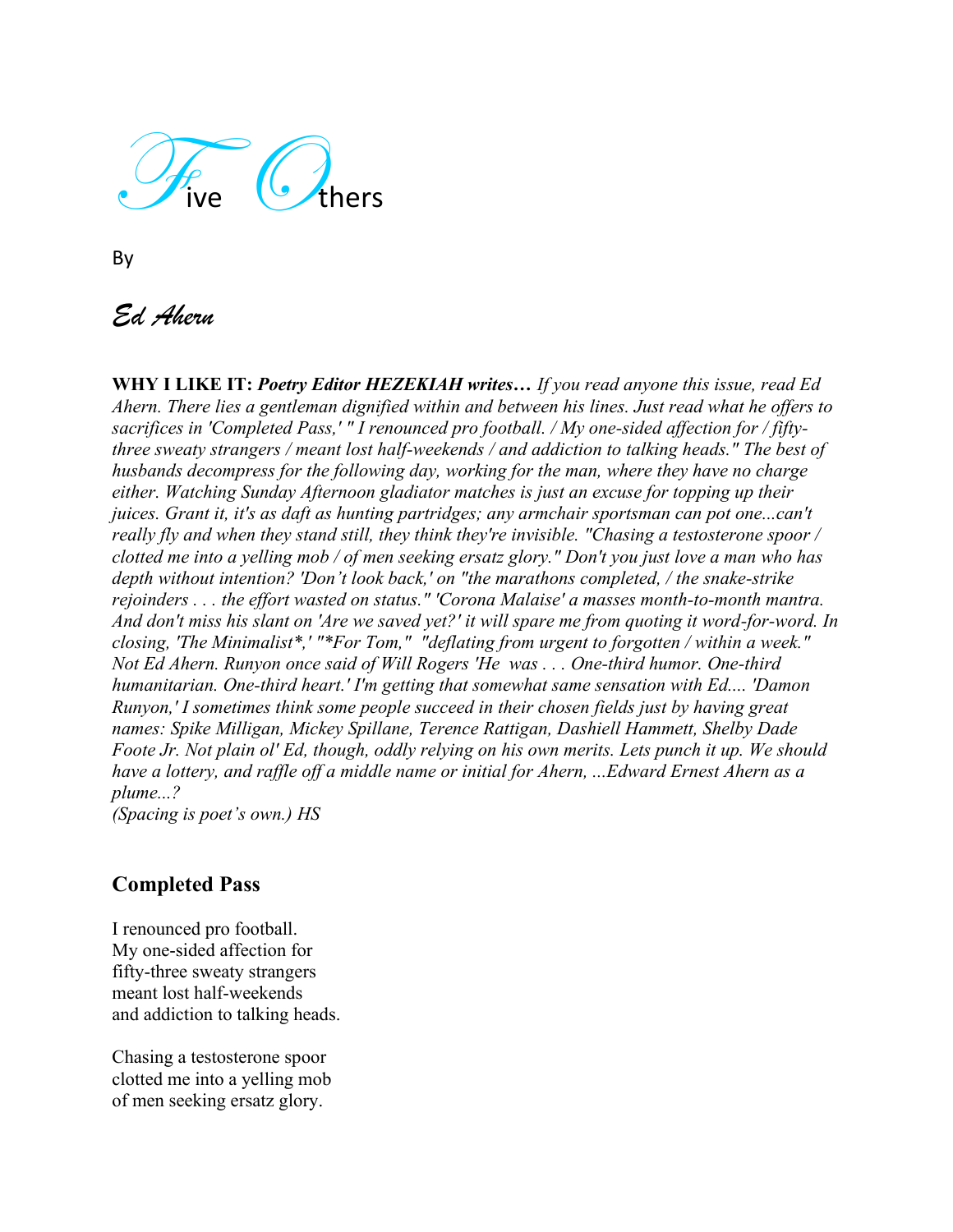Better to play the game, any game, than howl from a bleacher.

I threw them off the flat screen, made amends to the family, ignored their baited mention, saved money on garish jerseys and found life after fandom.

#### **Don't look back**

I don't look back at what I can no longer dothe marathons completed, the snake-strike rejoinders, the sleep donated to work, the effort wasted on status.

I have perhaps another decade grasping at less and nearer, moving more slowly after residual desire and reduced need, discerning through reading glasses an image of shriveled ego

### **Corona Malaise**

Staring at myself In enforced isolation I'm not who I want.

### **Are we saved yet?**

Pummeling a skin tabor face Violating sinners as they atone Tithing by coercion and promise Picking at shames so they can fester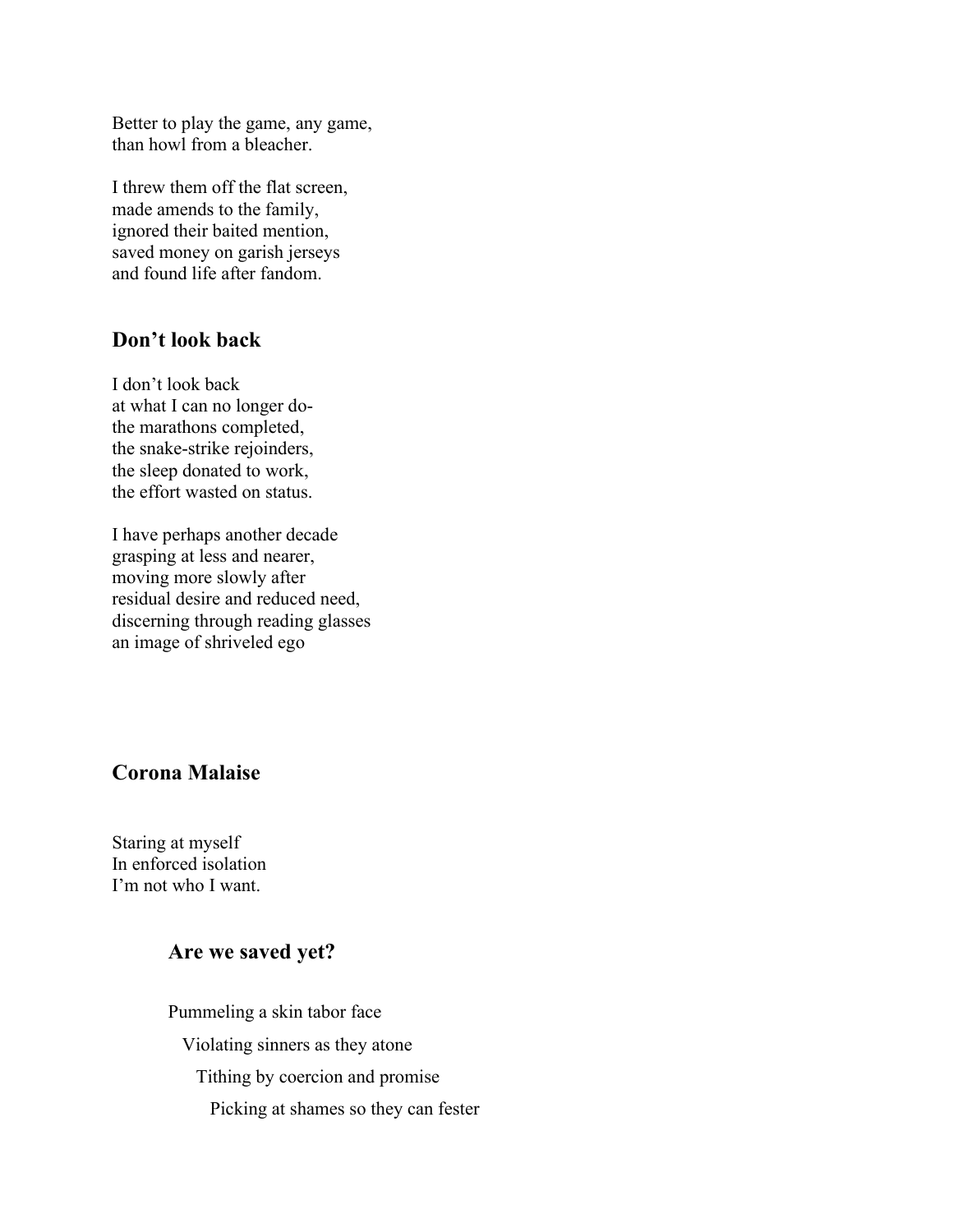Shrilling curses from ordained throats

Breaking spirits in rhythm with chants

What redemptive bliss in saving others

## **The Minimalist\***

I know a minimal man who spurns my smart devices and lives without television, ignorant of electronic ephemera deflating from urgent to forgotten within a week. I wonder, between bombardments if he isn't the one better able to appreciate his context. Is it too late for me?

\*For Tom

**THE POET SPEAKS:** *I came to fiction writing late, at sixty-seven, and poetry later still, at seventy-one. I was reviewing poetry for an ezine, and felt that, bad as I might be, I should be able to write poems as marginal as those already getting published.* 

*As it turned out I could, but I realized that if I was going to be good rather than adequate, I needed training. I joined three poetry groups and started reading through books on poetry, all of which I'm still doing. I may not be writing great poems, but I'm now writing better ones.* 

*And I was liberated. I came to poetry so late in life that I knew there would never be decades of artistic development and recognition. This has let me write what I want- formal poetry, haiku, shape poems, free verse- whatever, on whichever theme or emotion I was touched by.* 

*I just glanced through seven single spaced pages of poem titles, mostly all published, in one case eleven times. Some bad or indifferent, some good, and a few I can pat myself on the ass about.* 

*Writing poetry and fiction are symbiotic for me. If I found myself stuck in turgid I can switch off, write a story or poem, and return to my prior work with (usually) better writing. Another liberation from a late start, I don't have to have a narrow focus.*